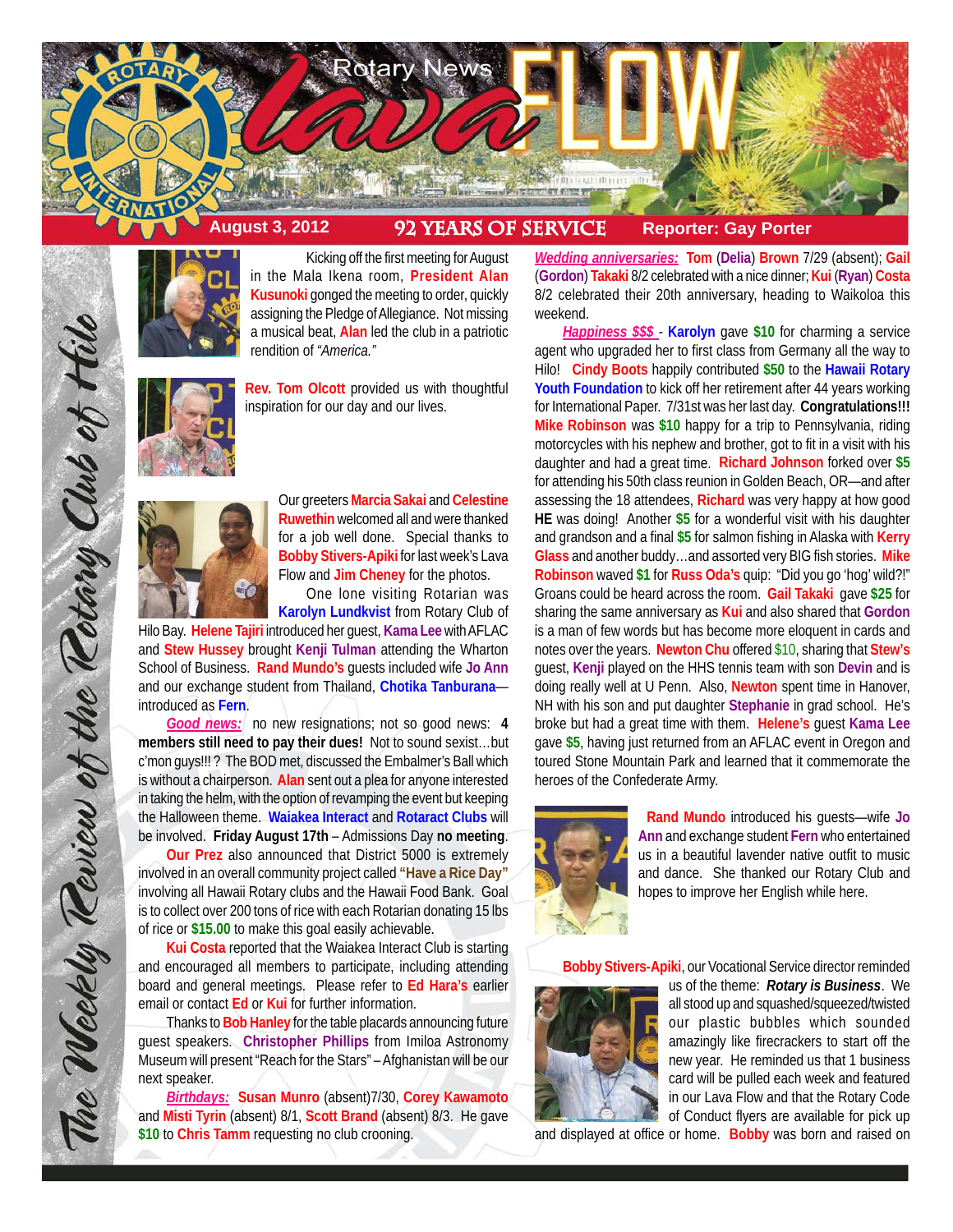# *Birthdays:*

**Corey Kawamoto** August 1 **Misti Tyrin** August 1 **Scott Brand** August 3 **Sandra Song** August 27 **Jerry Watanabe** August 28

## *Club Anniversary:*

**Kui Costa** August 6 **Wally Wong** August 6 **Cel Ruwethin** August 12 **Slim McPherson** August 26 **Lorraine Inouye** August 29

#### *Wedding Anniversary:*

**Gail & Gordon Takaki** August 2 **Kui & Ryan Costa** August 2 **Jenny & Richard Johnson** August 30

### *Announcements:*

**Fri. Aug 10 Christopher Philips, Imiloa Reach for the Stars - Afghanistan Fri. Aug 17 No Meeting - Admissions Day Fri. Aug 24 David Howard Donald The Volcano Project Fri. Aug 31**

 **Jeff Melrose, Island Planning Food Self-Sufficiency Baseline Study**

| Vice President  Alberta Dobbe                 |  |
|-----------------------------------------------|--|
| Immediate Past President  Joe Hanley          |  |
|                                               |  |
|                                               |  |
|                                               |  |
|                                               |  |
|                                               |  |
| Service Projects  Mitchell Dodo               |  |
| Rotary Foundations  Susan Munro               |  |
| Membership  Nancy Cabral                      |  |
| Public Relations  Robert Hanley               |  |
| International Service  Steve Yoshida          |  |
| Community Service  Wallace Wong               |  |
| Vocational Service  Bobby Stivers-Apiki       |  |
| New Generations  Gail Takaki                  |  |
|                                               |  |
| The Rotary Foundation  Susan Munro            |  |
| Hawaii Rotary Youth Foundation  Mitchell Dodo |  |
| Hilo Rotary Club Foundation  John McVickar    |  |

Oahu. He has been involved with the YMCA for most of this life, having held every position from briefed us on the **Ignite** janitor to director. When he graduated college, he speak 2 years at the Osaka YMCA and a good chunk of time at the main location across from the Ala Moana Hotel, from 1972 to 2004, when he served as V.P. of programs for all of the YMCAs. Although he retired in August 2004, in September of that year, he was asked to help for a few months at the YMCA in Kona which lengthened to 2 years. He then headed to Hilo in 2010 as CEO there. The largest YMCA in the State has 5,000 members and 5,000 students for after school programs. Much of **Bobby's** life is intertwined with the YMCA but Rotary has also played a role. Many years ago, he served as a camp counselor at Camp Erdman that had a Rotary Hall old dining room fireplace that showcased stones donated by Rotarian Clubs worldwide and participated at a **RYLA** Camp because his YMCA boss was a very active Rotarian. Thanks to **Helen Hemmes** for sponsoring **Bobby** into our club!







# Photos by **Chris Tamm**

#### **Karolyn Lundqvist**

**Program**, championed by **DG Chet**. Since we have 69 members, we need 690 points to become a premier club. Mission is membership growth with each Rotarian



bringing in at least 1 new member. Rotary is everyone's business if we are to remain a viable and vibrant organization. Young people, retired people, neighbors, friends, family…..It offers personal growth and development, leadership development, public speaking skills, social skills, vocational skills, development of ethics and the OPPORTUNITY TO SERVE!!! **DG Chet** requests that each member be involved. There are special Commitment Pins displaying the number of new members we each bring in. A report goes into District every quarter. **Nancy Cabral** is our Membership Chair so we are in good hands. To view the **IGNITE** information on the D5000 website, you must log in as a member. Click on HOME PAGE, then click on the tab **IGNITE MEMBERSHIP PROGRAM**.



4 Way Test was recited and meeting gonged to an end.

#### *LAVA FLOW VOCATIONAL SERVICE "SPOTLIGHT":*

**Rotary is Business!** Vocation Services Spotlight **Tammy H. Silva**, RN-Director of Nursing Service Yukio Okutsu State Veterans Home PH 961-2519 tsilvaQ@avalonhci.com